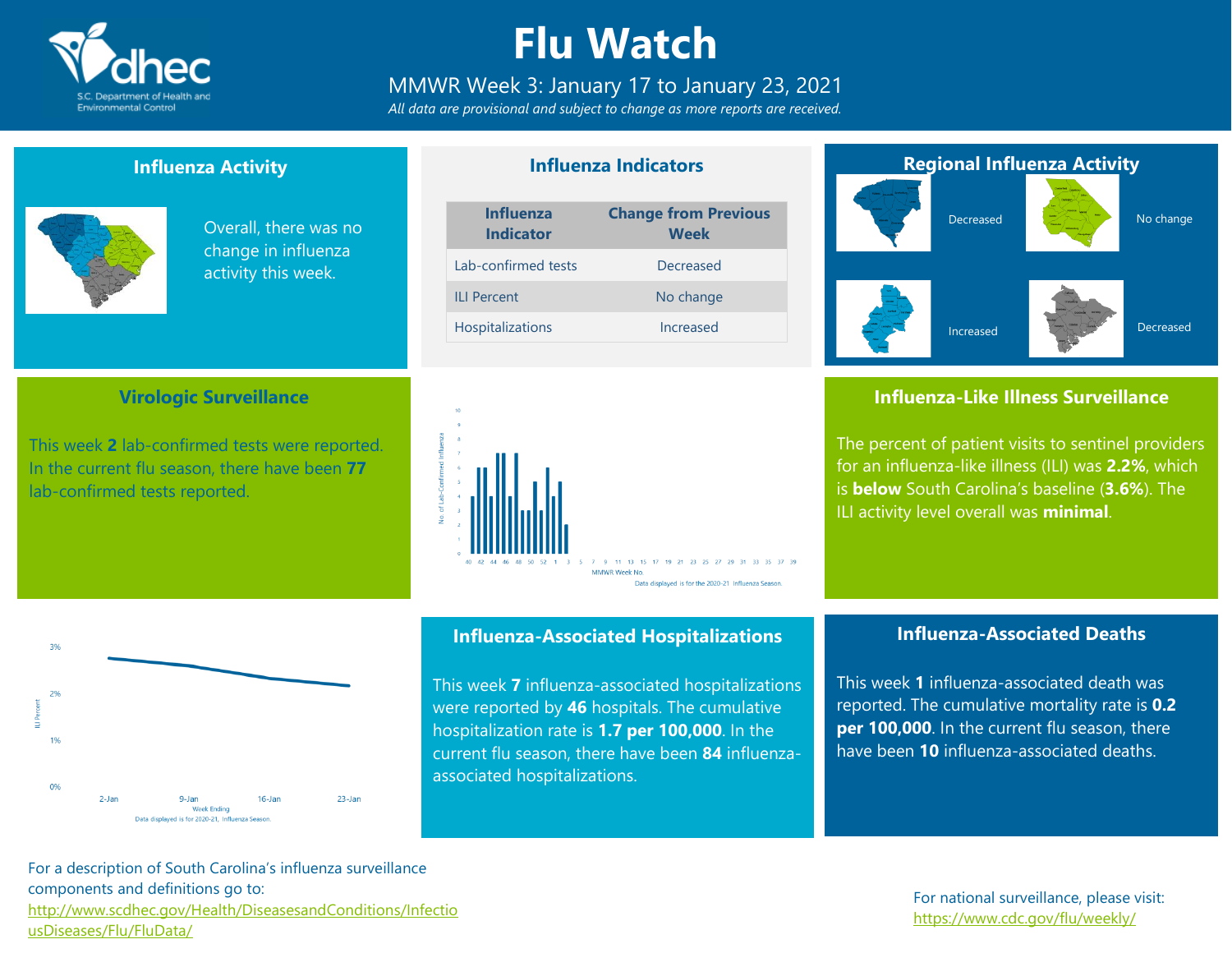## **Influenza Activity\***

**In the 4 Public Health Regions, activity showed**



\* Indicators for assessing influenza activity include: lab-confirmed tests, ILI percent, and hospitalizations.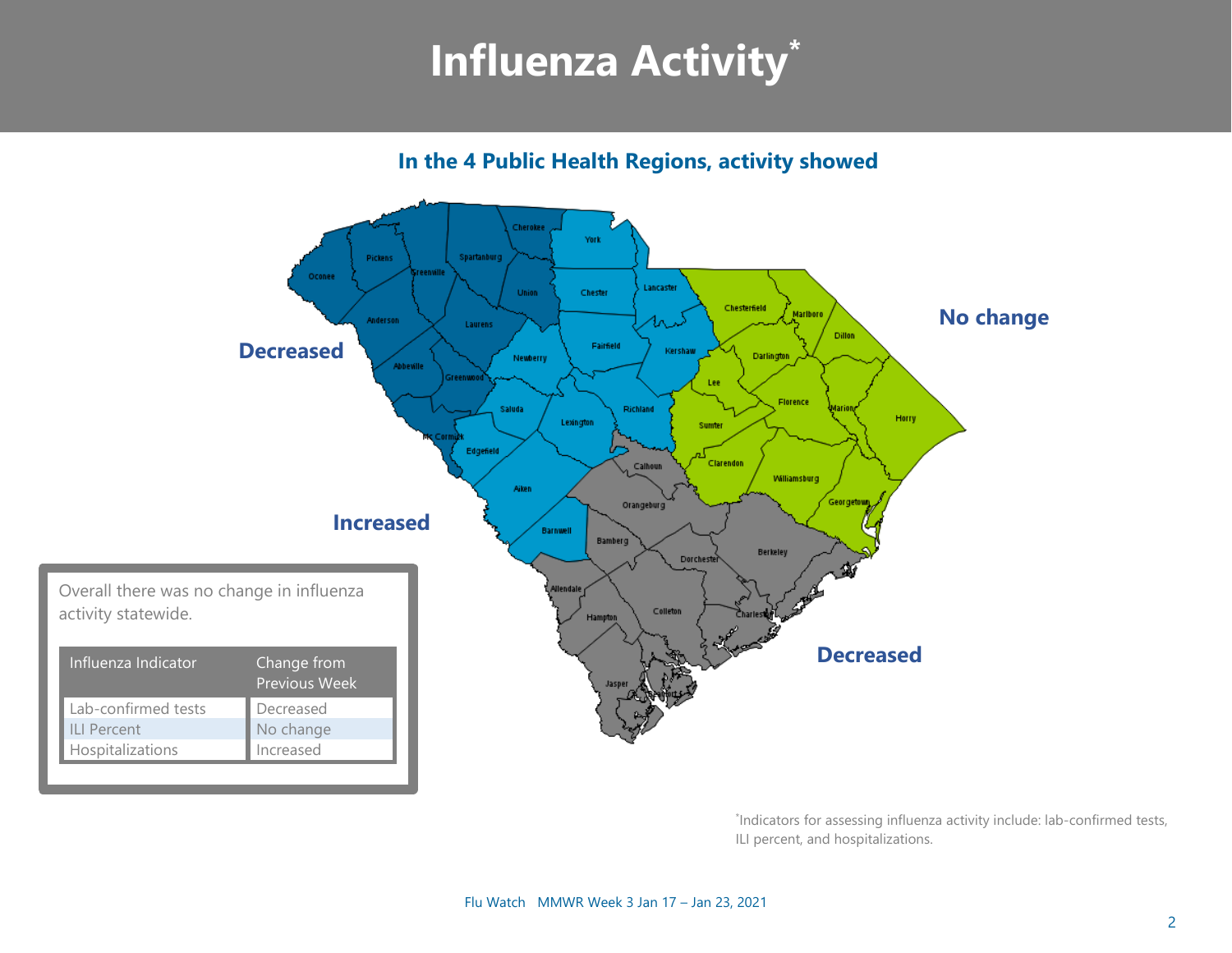### **Virologic Surveillance**

| Lab-Confirmed Influenza Cases by Influenza Type to Date* |                            |           |            |           |                     |  |  |  |  |
|----------------------------------------------------------|----------------------------|-----------|------------|-----------|---------------------|--|--|--|--|
|                                                          | No. of Cases (%)           |           |            |           |                     |  |  |  |  |
| <b>Influenza</b><br><b>Type</b>                          | <b>This</b><br><b>Week</b> | 2020-21   | 2019-20    | 2018-19   | 5 season<br>average |  |  |  |  |
| Overall                                                  | $\overline{2}$             | 77        | 2518       | 802       | 989                 |  |  |  |  |
| Influenza A                                              | 0(0.0)                     | 15(19.5)  | 1421(56.4) | 748(93.3) | 701(70.9)           |  |  |  |  |
| A(H3)                                                    |                            | --        | 22(1.5)    | 80(10.7)  | 94(13.4)            |  |  |  |  |
| <b>A(H1N1)</b>                                           | 44                         | 1(6.7)    | 363(25.5)  | 132(17.6) | 116(16.5)           |  |  |  |  |
| $A(NS)^{**}$                                             |                            | 14(93.3)  | 1036(72.9) | 536(71.7) | 491(70.0)           |  |  |  |  |
|                                                          |                            |           |            |           |                     |  |  |  |  |
| Influenza B                                              | 2(100.0)                   | 61(79.2)  | 1090(43.3) | 50(6.2)   | 288(29.1)           |  |  |  |  |
| <b>B</b> (Victoria)                                      |                            |           | 163(15.0)  | 1(2.0)    | 33(11.5)            |  |  |  |  |
| B(Yamagata)                                              | $-1$                       | $-1$      | 4(0.4)     | $-1$      | 4(1.4)              |  |  |  |  |
| $B$ (LND) <sup>+</sup>                                   | 2(100.0)                   | 61(100.0) | 923(84.7)  | 49(98.0)  | 251(87.2)           |  |  |  |  |
|                                                          |                            |           |            |           |                     |  |  |  |  |
| <b>Influenza Virus</b><br>Coinfection <sup>§</sup>       | 0(0.0)                     | 1(1.3)    | 7(0.3)     | 4(0.5)    | N/A                 |  |  |  |  |
| Influenza/SARS-<br>CoV-2 Coinfection <sup>£</sup>        | 0(0.0)                     | 8(10.4)   | 0(0.0)     | N/A       | N/A                 |  |  |  |  |

\*Data presented from previous influenza seasons represents the data from that season through the same week as the current season. Nationally, the influenza season begins with MMWR week 40 and ends with MMWR week 39. The 2020-21 influenza season began on September 27, 2020 and will end on October 3, 2021.

 $**$ NS – not subtyped  $+LND$  – lineage not determined

§Cases with more than one influenza A subtype in the same sample or with influenza A and B viral types in the same sample simultaneously.

£ Lab-confirmed influenza cases who also tested positive for SARS-CoV-2 virus from specimens collected on the same date.

#### **Laboratory-Confirmed Influenza Cases, by Virus Type**



A not subtyped  $A(H1N1) = A(H3) = B$  (lineage not determined) B (YAM) B (VIC) Co-infection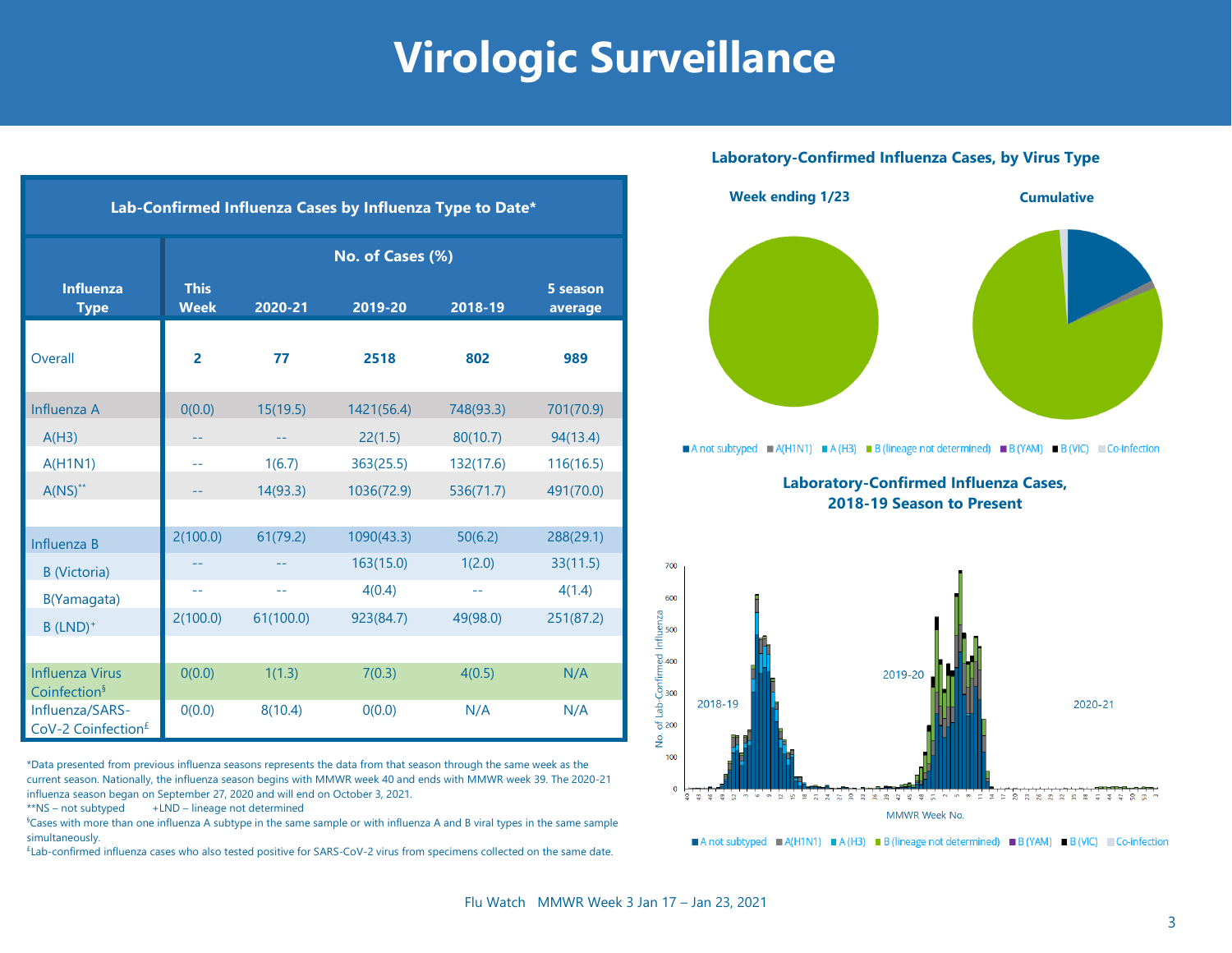### **Influenza-Like Illness (ILI) Surveillance**

This week, the ILI activity level was **minimal** and **2.2%** of patient visits to SC ILINet providers were attributed to an influenza-like illness. This is below the state baseline of **3.6%**.

Reports were received from providers in **13** counties, representing all DHEC Public Health regions.

\*\*ILI percentage is dependent upon the number of reporting providers and/or can vary by disease activity or the number of providers submitting reports.\*\*

**Percentage of Influenza-like Illness (ILI) Visits Reported by Sentinel Providers for Past and Current Seasons**



**MMWR Week** 







**ILI ACTIVITY LEVELS: MINIMAL LOW MODERATE HIGH**

Flu Watch MMWR Week 3 Jan 17 – Jan 23, 2021